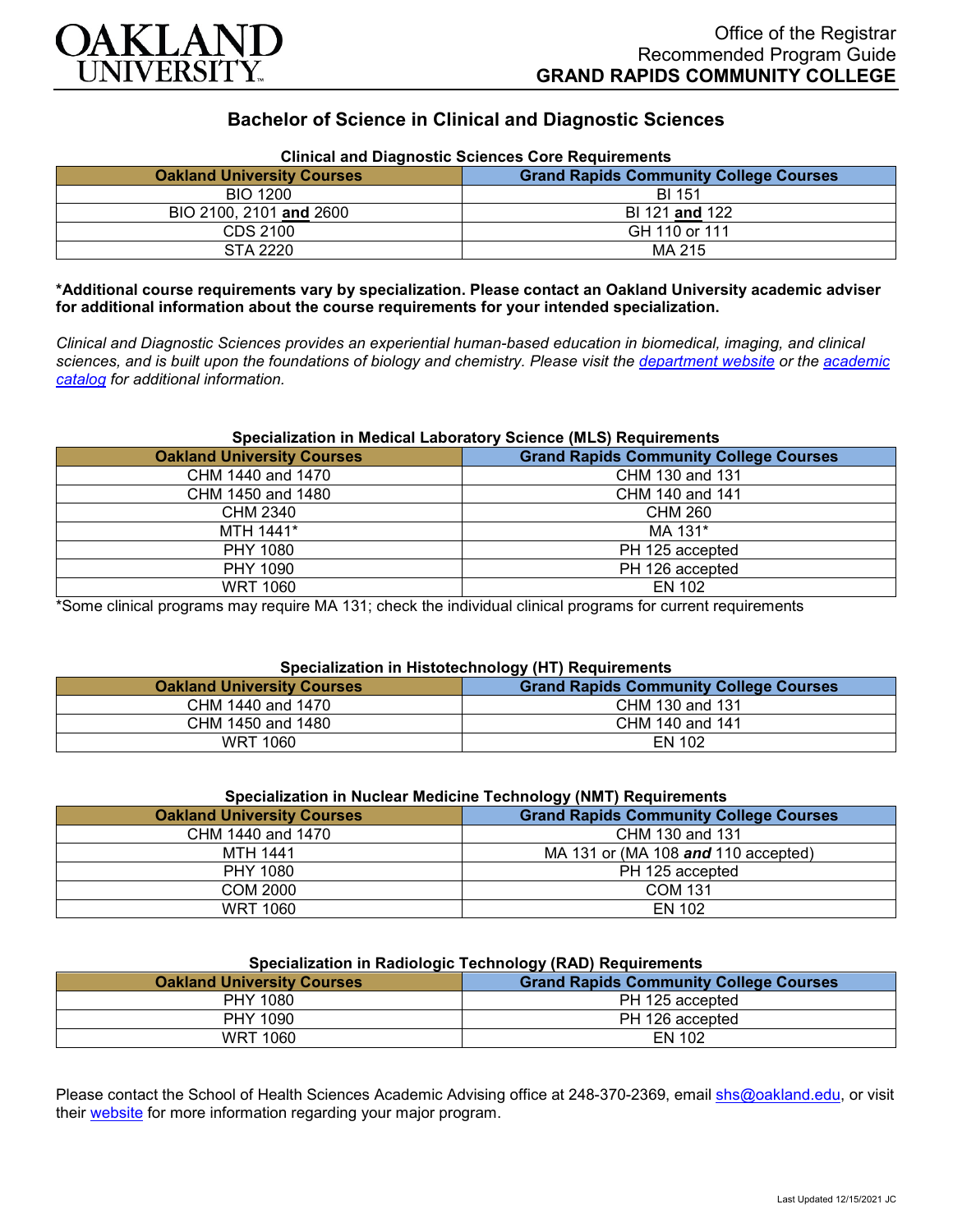

# **Bachelor of Science in Clinical and Diagnostic Sciences**

| Clinical and Diagnostic Sciences Core Requirements |                                               |
|----------------------------------------------------|-----------------------------------------------|
| <b>Oakland University Courses</b>                  | <b>Grand Rapids Community College Courses</b> |
| <b>BIO 1200</b>                                    | BI 151                                        |
| BIO 2100, 2101 and 2600                            | BI 121 and 122                                |
| CDS 2100                                           | GH 110 or 111                                 |
| STA 2220                                           | MA 215                                        |

**Clinical and Diagnostic Sciences Core Requirements**

**\*Additional course requirements vary by specialization. Please contact an Oakland University academic adviser for additional information about the course requirements for your intended specialization.**

*Clinical and Diagnostic Sciences provides an experiential human-based education in biomedical, imaging, and clinical sciences, and is built upon the foundations of biology and chemistry. Please visit the [department website](https://www.oakland.edu/shs/clinical-and-diagnostic-sciences/) or the [academic](http://catalog.oakland.edu/preview_program.php?catoid=53&poid=8663)  [catalog](http://catalog.oakland.edu/preview_program.php?catoid=53&poid=8663) for additional information.*

### **Specialization in Pre-Clinical Professions (Medicine, Dentistry, Optometry, Veterinary Medicine) Requirements**

| <b>Oakland University Courses</b>               | <b>Grand Rapids Community College Courses</b>   |
|-------------------------------------------------|-------------------------------------------------|
| CHM 1440 and 1470                               | CHM 130 and 131                                 |
| CHM 1450 and 1480                               | CHM 140 and 141                                 |
| CHM 2340                                        | <b>CHM 260</b>                                  |
| <b>CHM 2350</b>                                 | <b>CHM 270</b>                                  |
| <b>CHM 2370</b>                                 | CHM 261 and 271                                 |
| PHY 1010 and 1100                               | PH 125                                          |
| PHY 1020 and 1110                               | PH 126                                          |
| <b>WRT 1060</b>                                 | EN 102                                          |
| Elective Credits (more options available at OU) | EN 101; EXS 225; GH 200; MA 131; MA 133; PY 232 |

## **Specialization in Pre-Pharmacy Requirements**

| <b>Oakland University Courses</b> | <b>Grand Rapids Community College Courses</b> |
|-----------------------------------|-----------------------------------------------|
| CHM 1440 and 1470                 | CHM 130 and 131                               |
| CHM 1450 and 1480                 | CHM 140 and 141                               |
| CHM 2340                          | CHM 260                                       |
| CHM 2350                          | CHM 270                                       |
| CHM 2370                          | CHM 261 and 271                               |
| MTH 1554                          | MA 133                                        |
| PHY 1010 and 1100                 | PH 125                                        |
| <b>WRT 1060</b>                   | EN 102                                        |

| <b>Specialization in Pre-Physician Assistant Requirements</b> |                                               |
|---------------------------------------------------------------|-----------------------------------------------|
| <b>Oakland University Courses</b>                             | <b>Grand Rapids Community College Courses</b> |
| <b>BIO 1201</b>                                               | Satisfied by completing (BI 151 and 152)      |
| CHM 1440 and 1470                                             | CHM 130 and 131                               |
| CHM 1450 and 1480                                             | CHM 140 and 141                               |
| CHM 2340                                                      | <b>CHM 260</b>                                |
| NTR 2500                                                      | GH 200                                        |
| PHY 1010 and 1100                                             | PH 125                                        |
| <b>PSY 1000</b>                                               | PY 201                                        |
| <b>PSY 2250</b>                                               | PY 232                                        |
| <b>WRT 1060</b>                                               | EN 102                                        |

Please contact the School of Health Sciences Academic Advising office at 248-370-2369, email [shs@oakland.edu,](mailto:shs@oakland.edu) or visit their [website](http://www.oakland.edu/shs/advising) for more information regarding your major program.